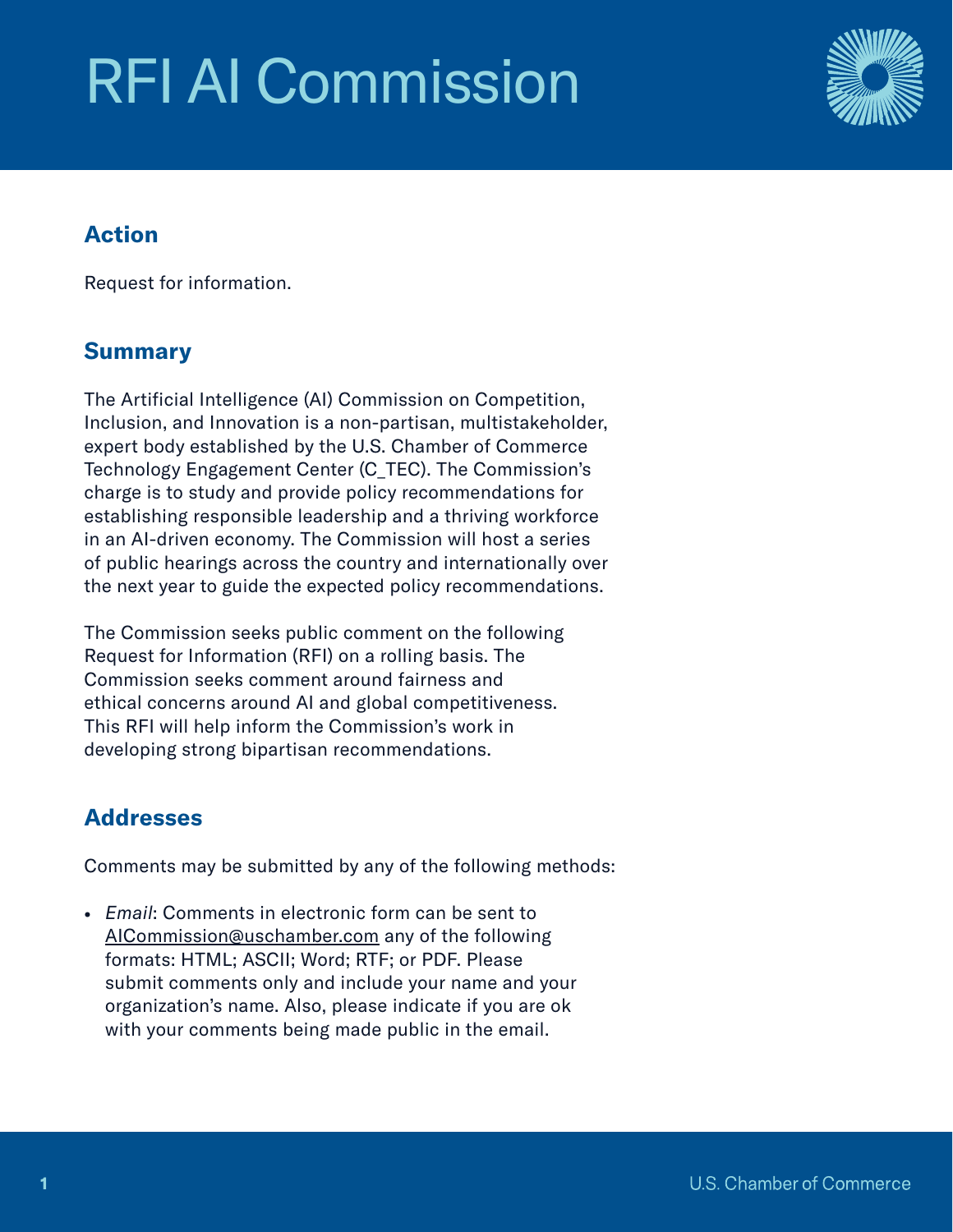### Supplemental Information

There is an ongoing discussion around the specific responsibility of the government in regulating artificial intelligence versus the duties of private entities that develop and consume AI. Many questions are still being debated around the optimal regulatory approach to providing the necessary transparency, explainability, and accountability of artificial intelligence that will not stifle innovation. For these reasons, the Commission on Competition, Inclusion, and Innovation is asking for comments on these critical issues to seek further clarity to develop bipartisan and durable policy recommendations.

#### Request for Information

The following list covers the major areas about which the Commission seeks information. The listed areas are not intended to limit the topics that may be addressed.

Regulatory Frameworks: Effective AI regulation will ideally provide guardrails that build public trust and prevent societal harm; however, there is active debate on which philosophical approach is most appropriate. There appears to be a current consensus among regulatory authorities in the U.S. and E.U. toward risk-based approaches to AI regulation that, for example, recommends a lighter legal regime for AI applications with negligible risk, heavier auditing for applications with moderate to high risk, and complete banning of applications with unacceptable risk. The risk assessments are typically based on the AI application itself (e.g., facial recognition) or the context of use (e.g., healthcare). On the other hand, many civil society organizations criticize this approach for not addressing broad and grave risks to fundamental rights. They have called for an approach that puts the burden of proof on the entity wanting to develop or deploy the AI system to demonstrate that it does not violate the rights of a specific group or society at large, rather than their own operational risk.

• What regulatory frameworks other than a risk-based approach should the United States look at?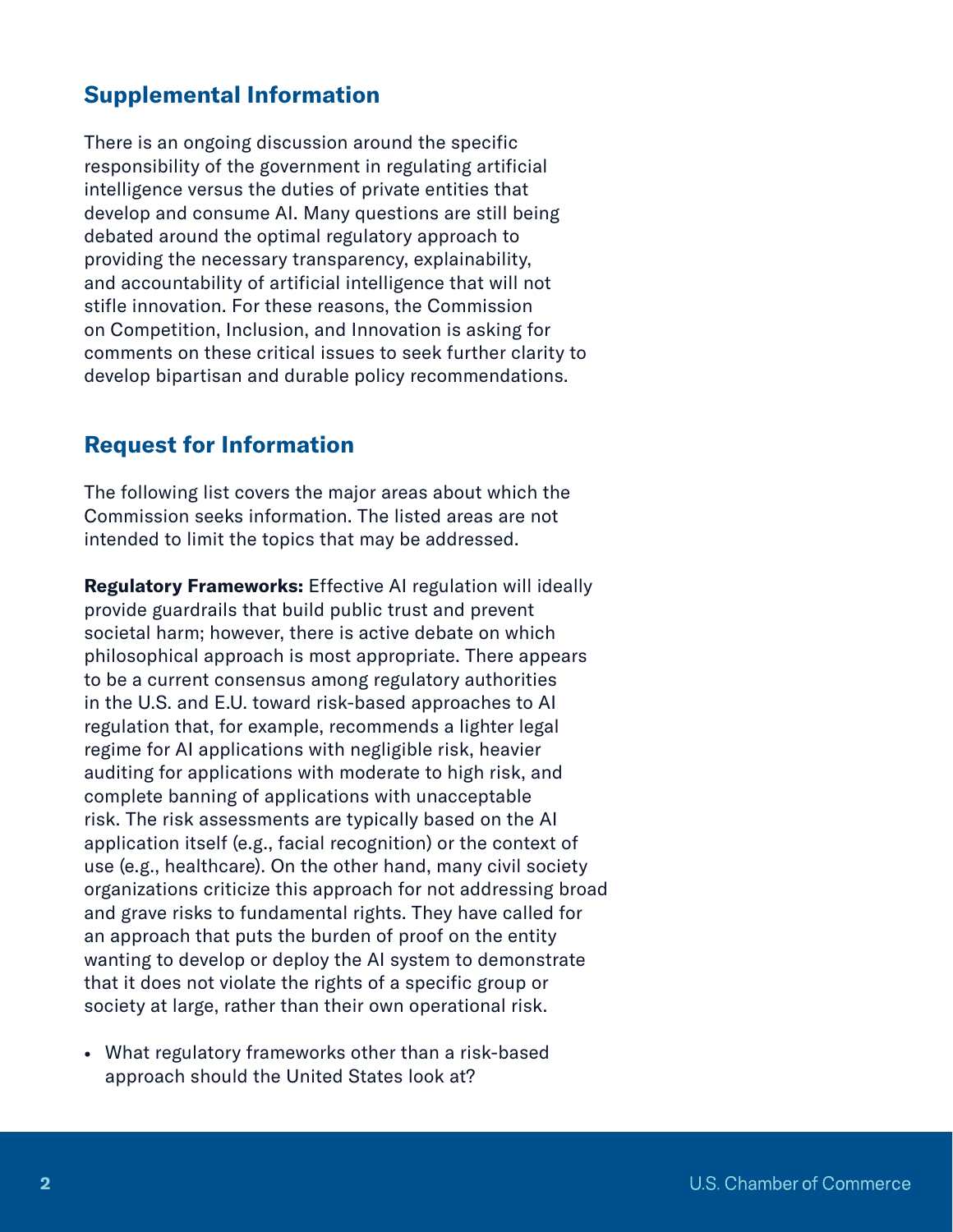- What approach should the U.S. pursue? Please explain.
- Is a risk-based approach necessarily incompatible with a human-rights approach?
- How should "high risk" be defined? What factors should be considered? Is it linked to human rights violations? Is it linked to the individual's health, safety, and fundamental rights?
- How important is it for the U.S. to mirror regulatory standards of the E.U. and other key markets in order to support compliance developers operating in both markets?
- Are there any AI applications that should be banned entirely, whether from a risk or human rights-based perspective?
- If AI applications should be banned, how should such a ban be determined?
- Are there AI application risks that are more appropriately addressed by non-regulatory approaches? What existing authorities would be best positioned to deploy such frameworks, if any? Explain.

**Transparency and Oversight Audits: Regulators or certified** third parties would like to have a consistent set of standards and frameworks against which to measure the impact of AI systems to ensure they are safe, reliable, and equitable. Many proposed regulations like the draft E.U. AI Act require developers of high-risk AI systems to perform both predeployment conformity assessments and post-market monitoring analyses to demonstrate that their systems are in compliance. Others advocate for additional process-based assessments, as is done in the fraud and safety industries (e.g., OSHA's Process Safety Management standard. Processbased approaches emphasize adhering to and reporting on an agreed set of best practices to mitigate and communicate known risks, incidents, and near misses. However, there are many different methods for inspecting or auditing algorithms each requiring different kinds of access and ways to measure outcome-based concepts such as fairness and bias, with the most appropriate approach depending on the use case.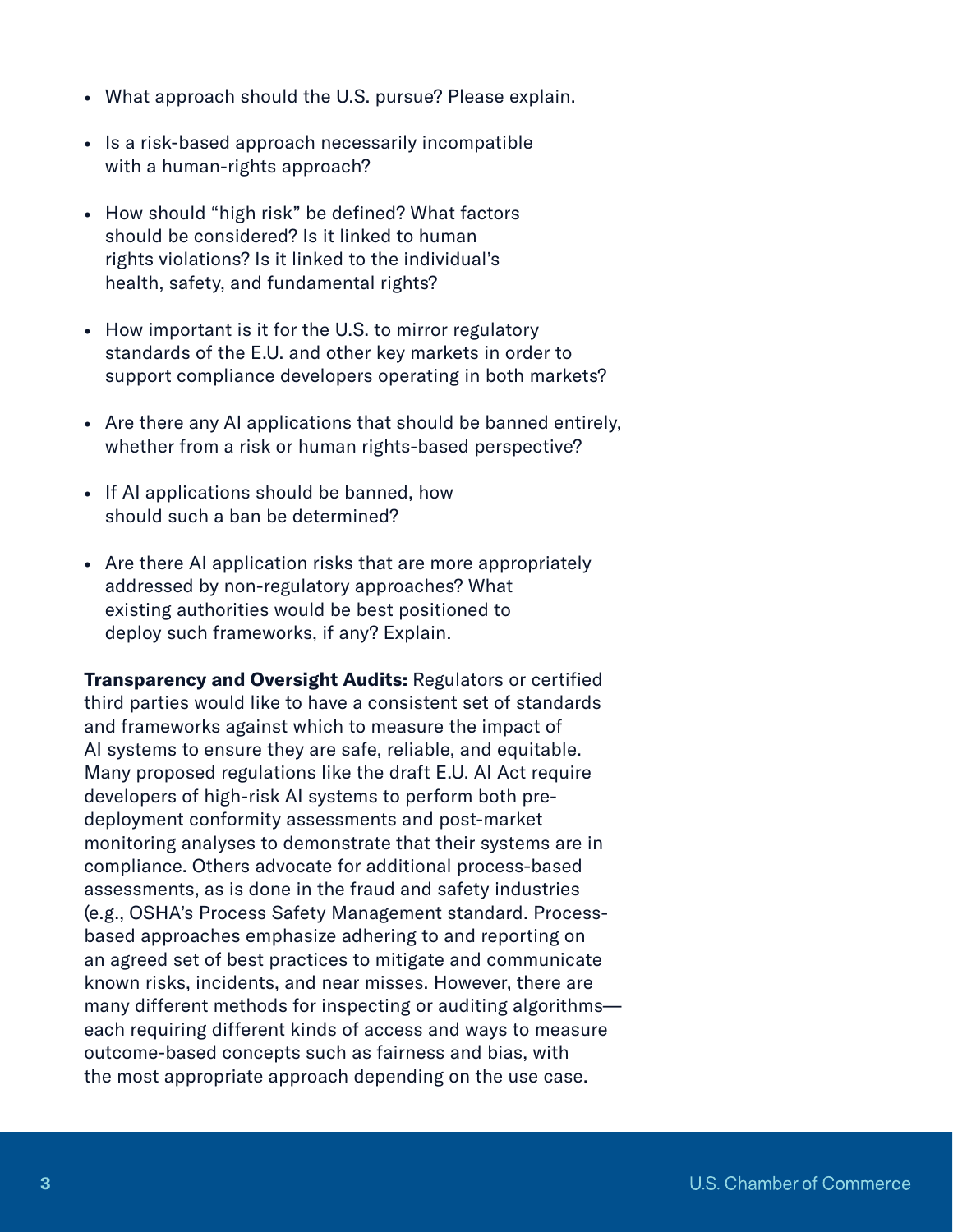- What metrics are appropriate in determining how one assesses the variations in the result?
- What pre-deployment and post market assessments should be considered? How can we make such requirements flexible enough to account for diverse use cases and applications?
- Outcome assessments can often look at the impact on the population as a whole and overlook larger impacts on vulnerable groups, such as individuals who are ethnic minorities, elderly, disabled, impoverished, digitally illiterate, etc. How can we ensure that regulation adequately protects the vulnerable?
- What, if any, liability protections should be provided to companies whose technology is misused (unintended use cases) in ways that are harmful to society? What diligence is required on the side of the developer to prevent unintended use cases?
- Is bias in AI systems truly eliminable?
- Should the government require companies to be transparent about the use of AI, and should the government be the clearinghouse for such private information?
- If the government is the right clearinghouse, how can the government conduct effective auditing across diverse use cases without unnecessarily revealing proprietary information about a training data set or exactly how a model works?

#### Explainability and Human-in-the-Loop as safety

mechanisms: To protect against potentially harmful AI, many proposed regulations have suggested that "high risk" AI systems be designed to allow for oversight by humans who will be tasked with working alongside the system to help prevent or minimize risks. Often expressed as the "human-in-the-loop" solution, this approach requires creating explanations of AI behavior that humans can understand in order to detect bias or bad recommendations. However, bringing explainability is a challenging technical issue that generally involves a tradeoff between accuracy and interpretability: the most accurate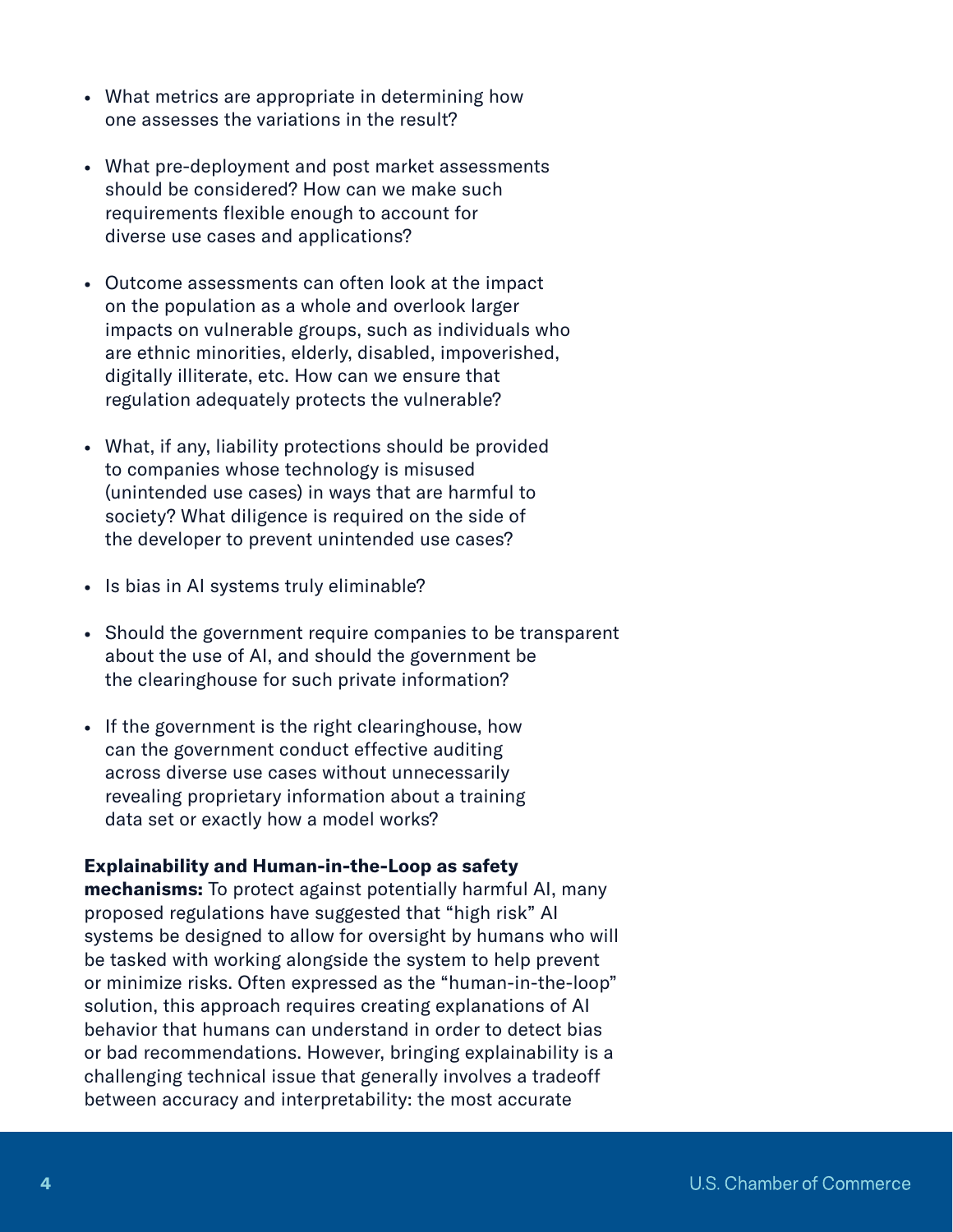models are usually the most difficult to understand (e.g., deep neural networks) while the most easily interpreted are usually less accurate (e.g., linear regression). Some users would like explanations that reflect the way in which human decisionmakers provide explanations, others note this simplification reduces accuracy. Moreover, too detailed explanations risk the potential to disclose commercially sensitive material or allow a system to be gamed. Finally, many fear humans are likely to easily misinterpret explanations or over (or under) estimate the AI's capabilities and trustworthiness.

- What should explainability metrics be considered for federal regulation? Should explainability requirements vary based on application or certain types of risk?
- What does "meaningful human oversight" mean and how should it be defined in federal regulation? When is it most needed and appropriate?
- What mechanisms are needed to address or protect employees (in both public and private settings) who might decide to override or otherwise challenge an automated decision?
- Given the challenges around explainability and intellectual property, what regulatory requirements would offer the most protection without hindering innovation?
- Does requiring a human-in-the-loop somehow shield producers from liability from faulty systems?
- How can we create regulations that empower individuals to act responsibly but do not hold them unfairly accountable for actions they lack the power or knowledge to own?

# Transparency Requirements and Oversight of Government

Use of AI: It is essential that any regulation provide adequate oversight of the government's use of privately-developed AI systems, given the important impact government decisions can have on human rights. While other regulatory proposals, such as the draft E.U. AI Act, include some transparency requirements to help the public understand how governments use AI, human rights organizations argue that more specific data is needed for meaningful transparency, such as the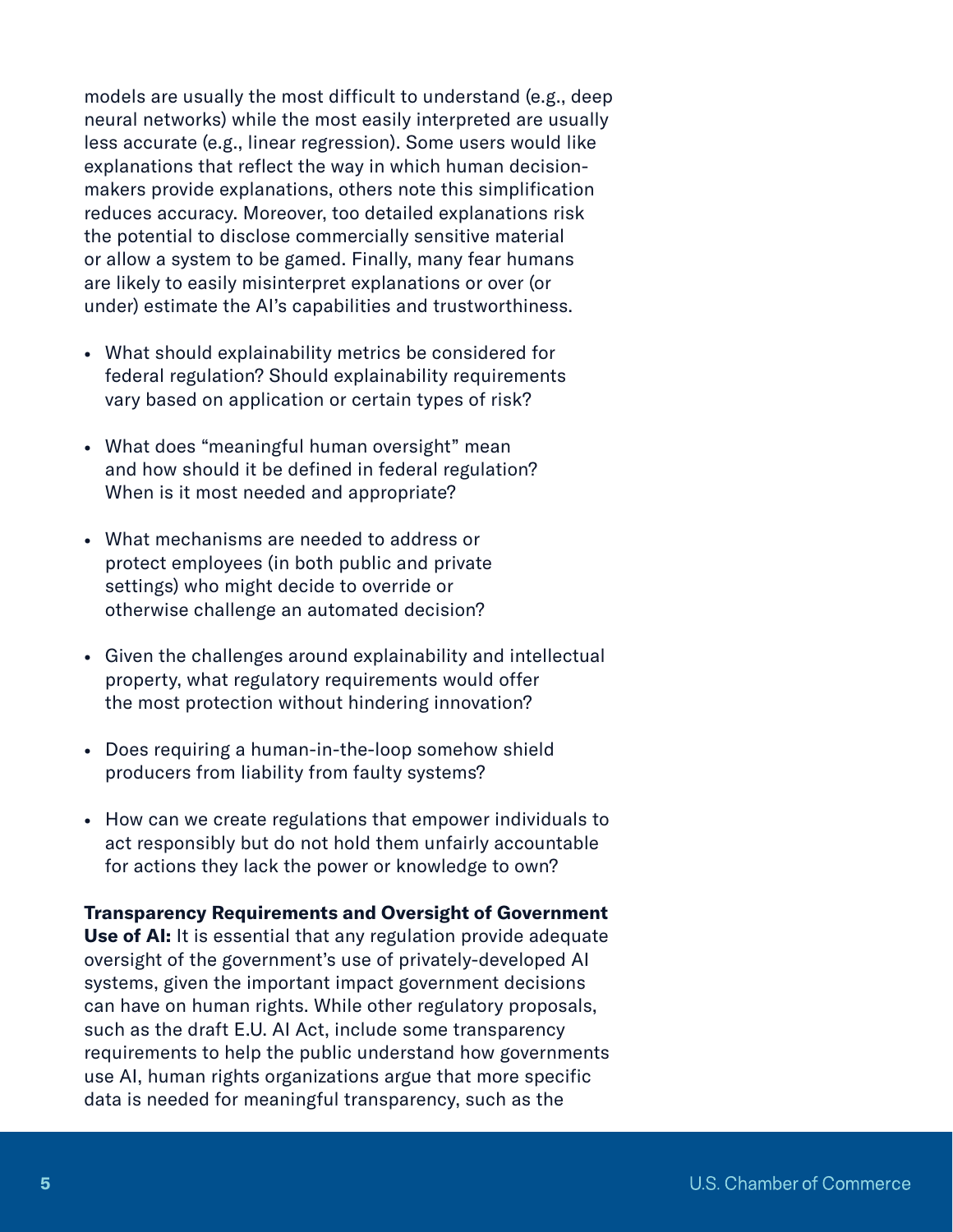names of specific government agencies using specific systems, dates of service, and what the system is being used for.

- What information should government agencies be required to disclose about AI systems they are using and for what purpose? What exemptions, if any, should be made for sensitive use cases?
- What responsibility should the government—versus the private entity that developed the AI—have for the impact of the application on society? What standards should be met before a government agency is allowed to take on a privately-developed system for use? What kinds of impact assessments should be required?
- Should there be an independent federal oversight body that is responsible for conducting regulatory inspections on government use of AI? If so, should a new body be created or are there current agencies that are well-positioned to conduct this work? How should such a body receive public concerns or respond to requests for review?
- Should citizens have distinct rights to appeal decisions facilitated by an automated system?

**Fostering Innovation:** Many fear that AI regulations will hinder innovation, particularly for AI applications that are deemed high risk but also may be critical to U.S. competitiveness vis à vis authoritarian regimes that are rapidly pursuing AI innovation.

- Please define and explain what United States competitiveness looks like when it comes to AI?
- What specific goals and metrics do you believe are relevant in determining global competitiveness?
- How can the U.S. help foster the development and retention of local expertise with AI R&D?
- Are there relevant innovations in intellectual property regulations that might help the U.S. maintain an edge over near-peer competitors?